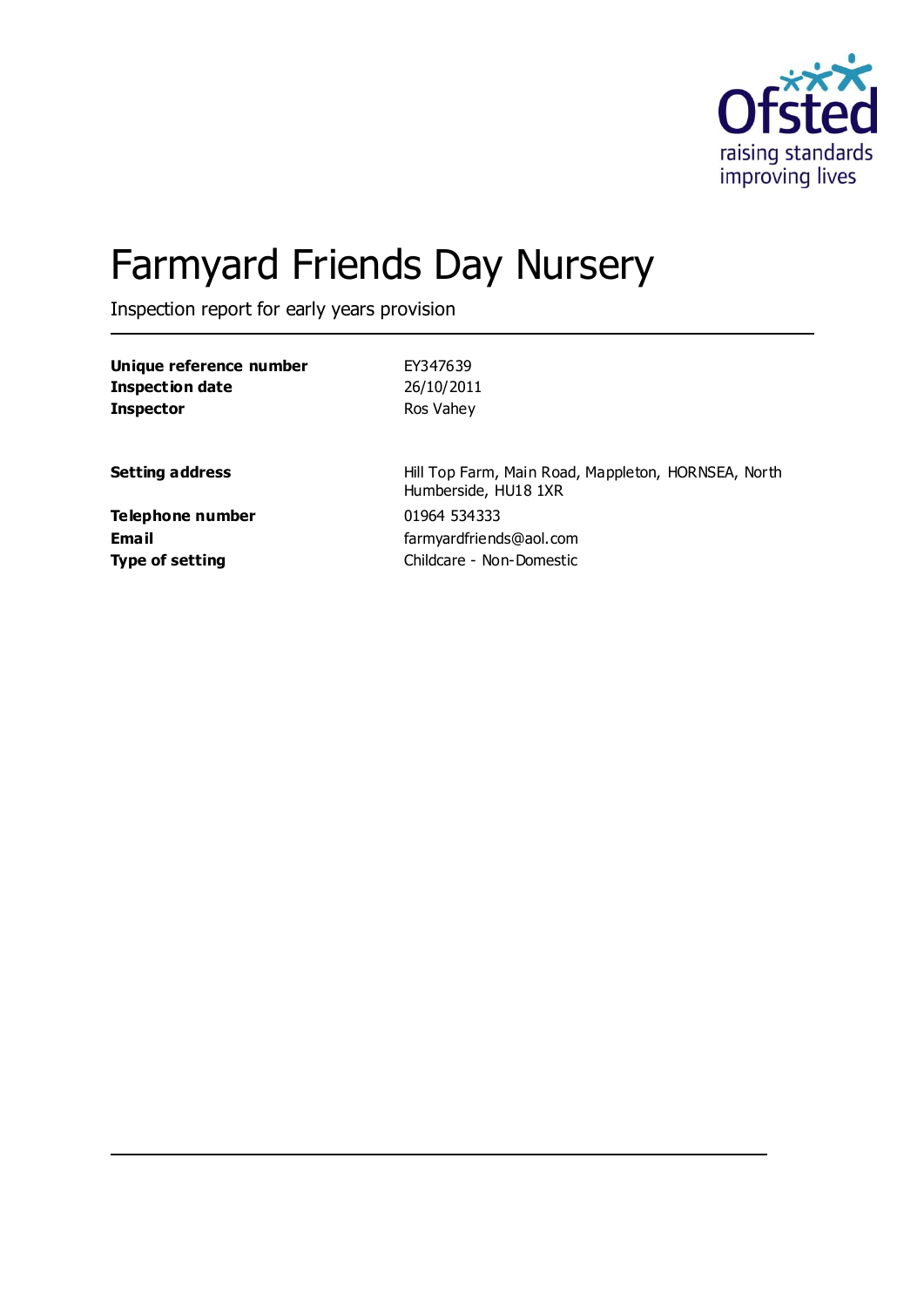The Office for Standards in Education, Children's Services and Skills (Ofsted) regulates and inspects to achieve excellence in the care of children and young people, and in education and skills for learners of all ages. It regulates and inspects childcare and children's social care, and inspects the Children and Family Court Advisory Support Service (Cafcass), schools, colleges, initial teacher training, work-based learning and skills training, adult and community learning, and education and training in prisons and other secure establishments. It assesses council children's services, and inspects services for looked after children, safeguarding and child protection.

If you would like a copy of this document in a different format, such as large print or Braille, please telephone 0300 123 1231, or email enquiries@ofsted.gov.uk.

You may copy all or parts of this document for non-commercial educational purposes, as long as you give details of the source and date of publication and do not alter the information in any way.

T: 0300 123 1231 Textphone: 0161 618 8524 E: enquiries@ofsted.gov.uk W: [www.ofsted.gov.uk](http://www.ofsted.gov.uk/)

© Crown copyright 2011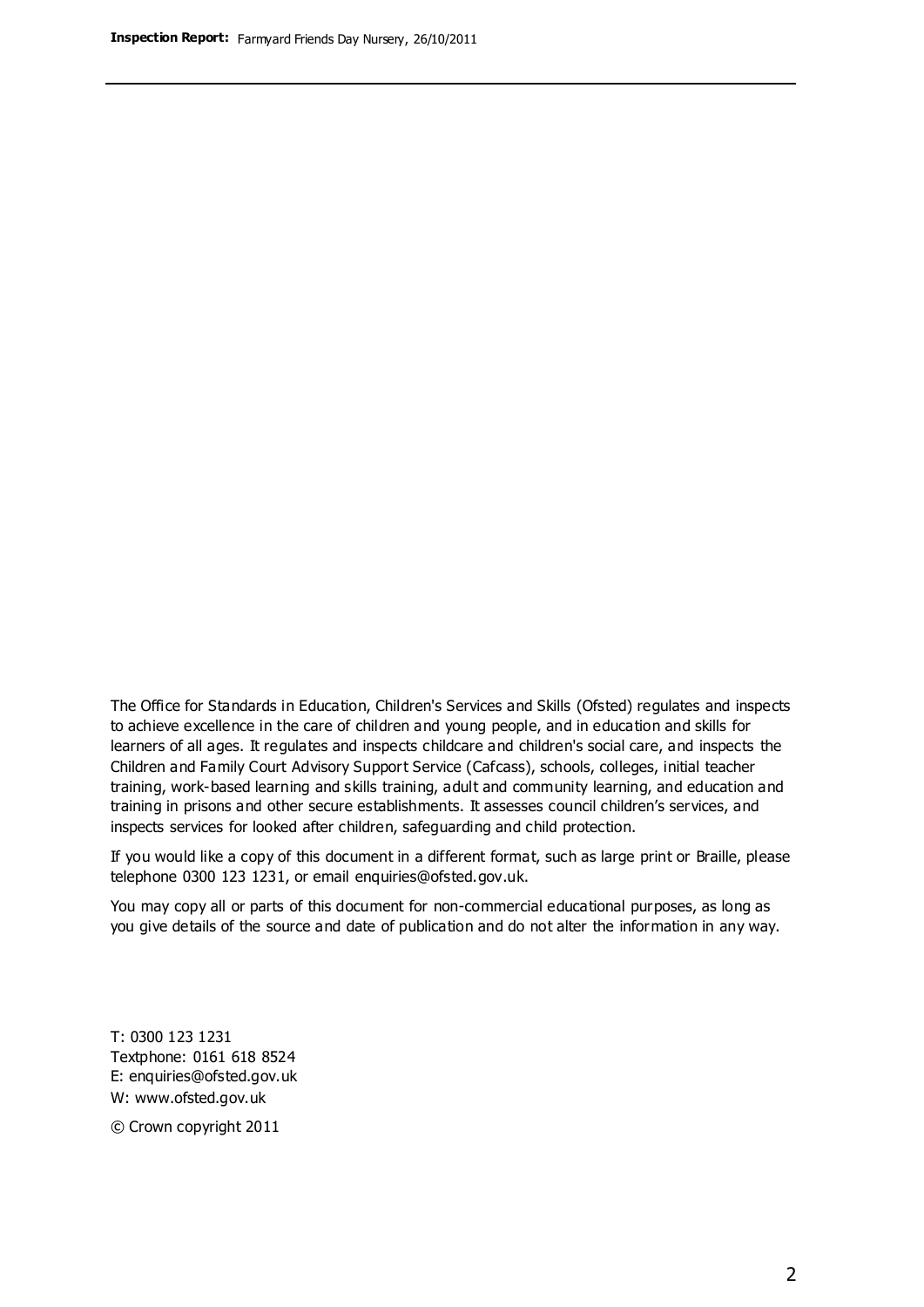## **Introduction**

This inspection was carried out by Ofsted under Sections 49 and 50 of the Childcare Act 2006 on the quality and standards of the registered early years provision. 'Early years provision' refers to provision regulated by Ofsted for children from birth to 31 August following their fifth birthday (the early years age group). The registered person must ensure that this provision complies with the statutory framework for children's learning, development and welfare, known as the *Early* Years Foundation Stage.

The provider must provide a copy of this report to all parents with children at the setting where reasonably practicable. The provider must provide a copy of the report to any other person who asks for one, but may charge a fee for this service (The Childcare (Inspection) Regulations 2008 regulations 9 and 10).

The setting also makes provision for children older than the early years age group which is registered on the voluntary and/or compulsory part(s) of the Childcare Register. This report does not include an evaluation of that provision, but a comment about compliance with the requirements of the Childcare Register is included in Annex B.

Please see our website for more information about each childcare provider. We publish inspection reports, conditions of registration and details of complaints we receive where we or the provider take action to meet the requirements of registration.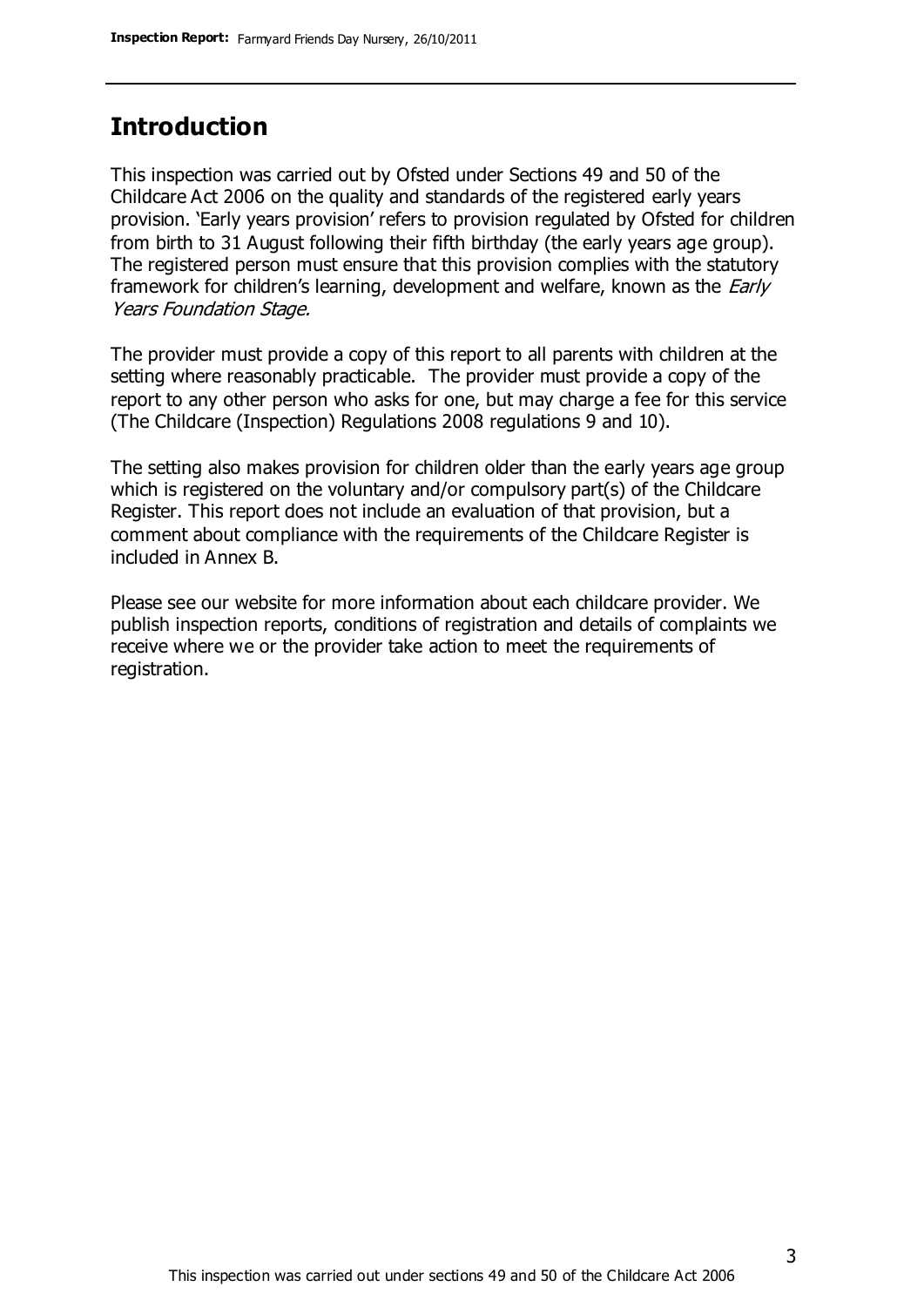# **Description of the setting**

Farmyard Friends Day Nursery is privately owned and was registered in 2007. It operates from premises on a working farm in Mappleton. The nursery serves the local area and has strong links with local services, including the children's centre. The nursery is accessible to all children and there is a fully enclosed area for outdoor play.

The nursery opens Monday to Friday all year round with the exception of bank holidays and the week between Christmas and New Year. Sessions are from 7.45am to 6pm. Children are able to attend for a variety of sessions. The nursery is registered on the Early Years Register and on the compulsory and voluntary parts of the Childcare Register. A maximum of 44 children may attend the nursery at any one time, all of whom may be on the Early Years Register. There are currently 51 children registered who are within the Early Years Foundation Stage. The nursery also offers care to children aged over five years to eight years and provides funded early education for three- and four-year-olds. It supports children with special educational needs and/or disabilities and children who speak English as an additional language.

The nursery employs six members of childcare staff, of whom two staff members hold level 4 qualifications, one member is training towards this, and another staff member holds level 6 and early years professional status (EYP). The nursery receives support from the local authority. Transport is available to take and collect children to and from the nearby schools.

## **The overall effectiveness of the early years provision**

Overall the quality of the provision is good.

Children are making good progress in their learning and development because staff know the children well and work closely with their parents, carers and other agencies. This also ensures that children's individual needs are sensitively met. Children's learning is well supported by the excellent range of toys and resources available to them. Staff regularly evaluate the quality of the provision and are committed to taking steps to continually improving the provision for the children, including revising their procedures.

## **What steps need to be taken to improve provision further?**

To further improve the early years provision the registered person should:

revise the safeguarding policy and procedure to include the local safeguarding children board guidance.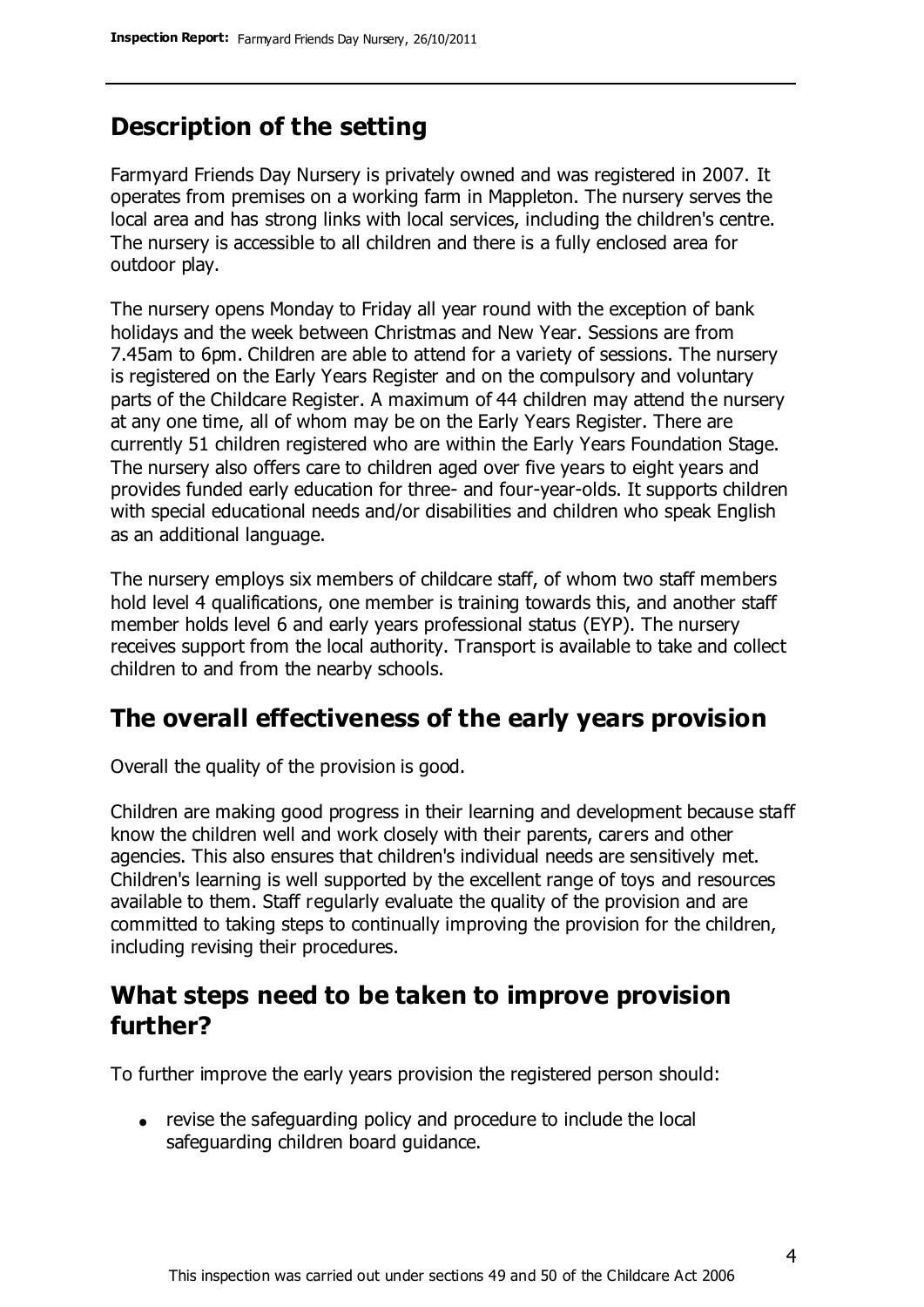# **The effectiveness of leadership and management of the early years provision**

Children are safeguarded and well protected in the setting because all staff are well informed about child protection and have the appropriate contact details available should they be concerned about a child. All staff are suitably vetted and are aware of the need to revise their child protection policy in line with local safeguarding procedures. Children are kept very safe because staff are vigilant and supervise the children well. Senior managers regularly review and update the risk assessments which cover all areas, including the garden and regular trips. This means all children are well protected when using equipment and resources, such as the logs and digging area. Children are also further protected because staff keep good records, including accident, medication and attendance records.

Staff in the setting are knowledgeable about the Early Years Foundation Stage and use this well to support children in their learning. The environment is well organised. There is an excellent and large range of exciting resources for children to choose from, including a stimulating outdoor area, as well as technological toys indoors, such as computers. Children are able to choose what they would like to play with and can access resources for themselves, such as books and imaginative home corner areas. This means that they are able to thrive and make good progress in their development.

Staff are very aware of the setting's strengths and weaknesses. They continually look for ways to improve their provision for the children and set themselves ambitious and appropriate targets. For example, management plan to raise funds for a bus to help with access to trips. She has addressed previous actions and recommendations promptly and effectively. For example, assessment and planning systems have been put in place which ensure children's learning is thoroughly extended and challenged. Resources are used intelligently to ensure that children's learning and development are also challenged.

Staff in the setting form close working relationships with parents and carers. They obtain useful information about each child, such as what they can do themselves, as well as their dietary and personal care needs. This means that parent's wishes and children's individual needs are effectively met. They share important information about children's starting points and progress. This means that parents can become involved in their child's learning and each child is well supported in making progress towards their early learning goals. Extensive and effective relationships with other provisions and professionals involved with the children are outstanding and contribute significantly to supporting each and every child's welfare and learning from their starting points.

Staff offer sensitive and caring support to children who have special educational needs and/or disabilities. They provide a good contribution to supporting families using the Common Assessment Framework, in partnership with other agencies and settings. They ensure that their sensitive assessments show they follow the Special Educational Needs Code of Practice to meet the individual needs of all children. Children are learning to develop positive attitudes towards themselves and others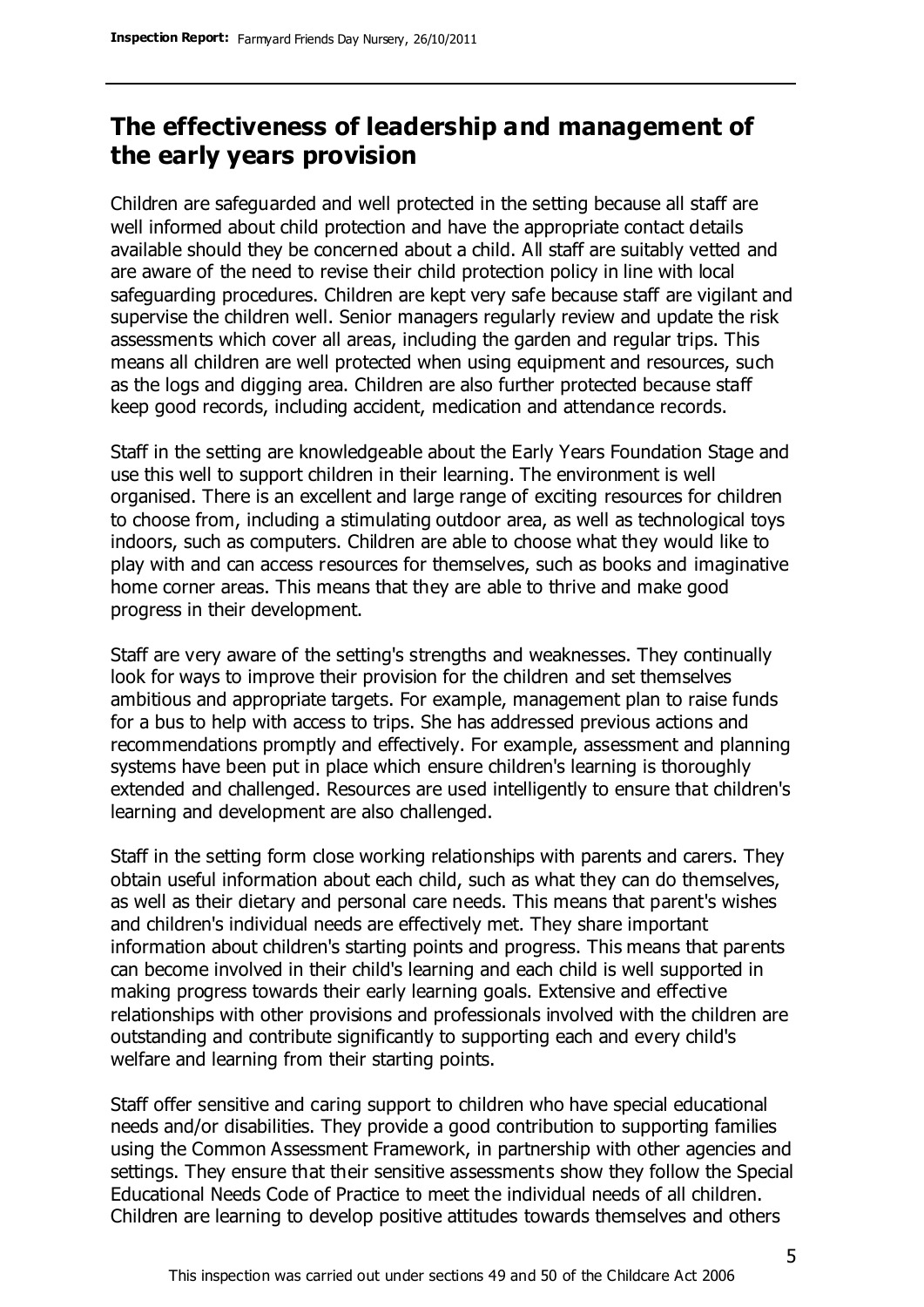because staff challenge any discriminatory comments and teach them about other cultures and beliefs.

# **The quality and standards of the early years provision and outcomes for children**

Children enjoy being in the nursery and are familiar and secure in its routines because staff are careful to meet their needs. Children are able to move freely and safely around the setting because the staff ensure their environment is safe. For example, they are well aware of where they can go in the setting and know how to use the toys and other resources safely. Children's excellent health is promoted effectively by all staff. Children readily wash their hands before lunch because enthusiastic hand washing routines are well-established. They enjoy brushing their teeth after lunch because staff talk about why it is important to look after their teeth. They are learning about making excellent choices in food because they talk about healthy options in their lunch, such as fruit and vegetables. Children are able to get out in the fresh air everyday on a frequent basis. They are developing good physical skills in walking, running and jumping because they make use of a variety of resources. For example, they can use the physical apparatus in the clock house log cabin and play on the tarmac to test and challenge their skills.

Children are making good progress towards the early learning goals because the staff have developed a comprehensive system to plan activities around their interests and needs. They regularly observe what children can do and record their progress so that they identify next steps and build this into the planning cycles. Children are developing good language skills. They enjoy looking at books, choosing the things a favourite story caterpillar eats using soft toys and talking about what they see. The children have plenty of opportunities to try out their early writing and drawing skills. For example, they like to make lines and circles with pens, paints and chalks. They enjoy recognising shapes in the jigsaw puzzles. Children have opportunities to solve problems through everyday situations or to play with new ideas which means that their ability to think critically and ask questions is developed well.

Staff promote children's knowledge and understanding of the world through a variety of activities, such as using play dough and play with small world figures from different countries, homes and those with physical disabilities. They also have ample opportunities to learn outdoors from regular walks to the farm and the beach. Children are also gaining good skills in using technology as they access a variety of games and programmes via the computers in each room and other electronic toys. This means that children are also developing good skills for the future. Children behave well in the setting. This is because staff offer clear expectations and invite children and parents to contribute their comments on the quality of the setting by writing on a leaf on the comments tree. Children are learning about their own and other cultures and beliefs because they celebrate birthdays and festivals together.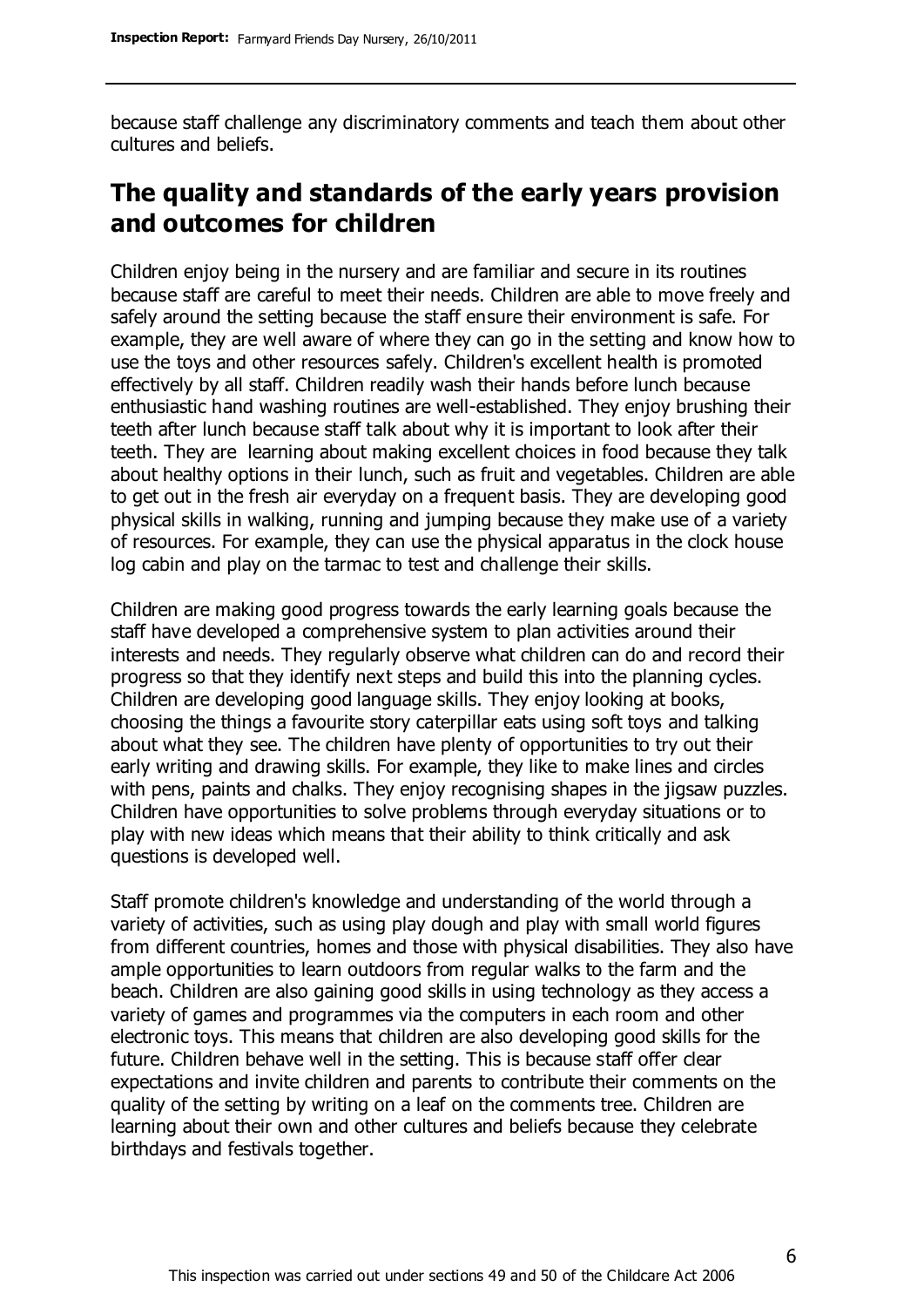# **Annex A: record of inspection judgements**

#### **The key inspection judgements and what they mean**

Grade 1 is Outstanding: this aspect of the provision is of exceptionally high quality Grade 2 is Good: this aspect of the provision is strong Grade 3 is Satisfactory: this aspect of the provision is sound Grade 4 is Inadequate: this aspect of the provision is not good enough

### **The overall effectiveness of the early years provision**

| How well does the setting meet the needs of the      |  |
|------------------------------------------------------|--|
| children in the Early Years Foundation Stage?        |  |
| The capacity of the provision to maintain continuous |  |
| improvement                                          |  |

### **The effectiveness of leadership and management of the early years provision**

| The effectiveness of leadership and management of the             |  |
|-------------------------------------------------------------------|--|
| <b>Early Years Foundation Stage</b>                               |  |
| The effectiveness of leadership and management in embedding       |  |
| ambition and driving improvement                                  |  |
| The effectiveness with which the setting deploys resources        |  |
| The effectiveness with which the setting promotes equality and    |  |
| diversity                                                         |  |
| The effectiveness of safeguarding                                 |  |
| The effectiveness of the setting's self-evaluation, including the |  |
| steps taken to promote improvement                                |  |
| The effectiveness of partnerships                                 |  |
| The effectiveness of the setting's engagement with parents and    |  |
| carers                                                            |  |

## **The quality of the provision in the Early Years Foundation Stage**

The quality of the provision in the Early Years Foundation Stage  $\vert$  2

## **Outcomes for children in the Early Years Foundation Stage**

| <b>Outcomes for children in the Early Years Foundation</b>    |  |
|---------------------------------------------------------------|--|
| <b>Stage</b>                                                  |  |
| The extent to which children achieve and enjoy their learning |  |
| The extent to which children feel safe                        |  |
| The extent to which children adopt healthy lifestyles         |  |
| The extent to which children make a positive contribution     |  |
| The extent to which children develop skills for the future    |  |

Any complaints about the inspection or report should be made following the procedures set out in the guidance available from Ofsted's website: www.ofsted.gov.uk